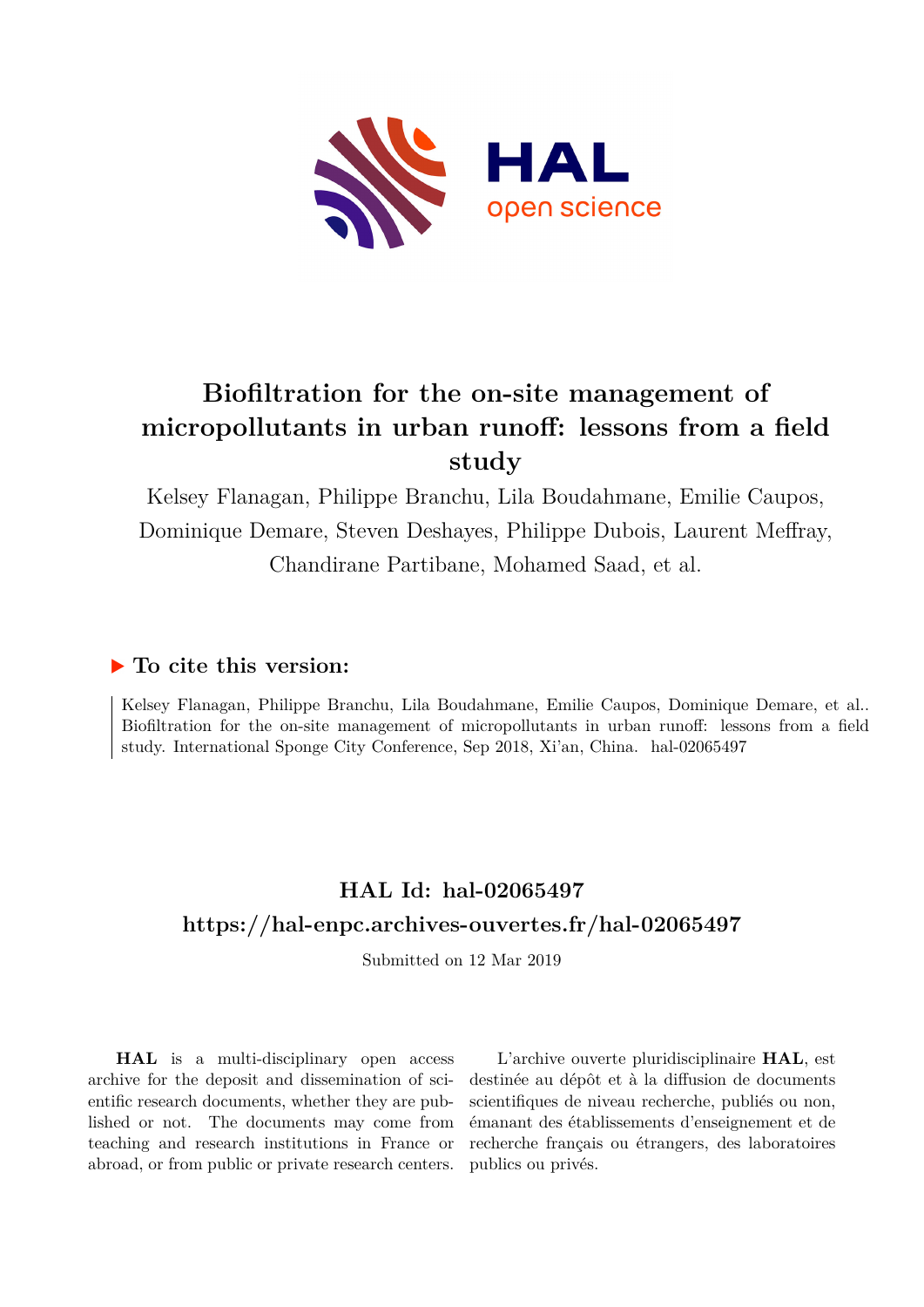## **Biofiltration for the on-site management of micropollutants in urban runoff: lessons from a field study**

Kelsey Flanagan<sup>1,\*</sup>, Philippe Branchu<sup>2</sup>, Lila Boudahmane<sup>1</sup>, Emilie Caupos<sup>1</sup>, Dominique Demare<sup>3</sup>, Steven Deshayes<sup>1</sup>, Philippe Dubois<sup>1</sup>, Laurent Meffray<sup>2</sup>, Chandirane Partibane<sup>1</sup>, Mohamed Saad<sup>1</sup>, Marie-Christine Gromaire $1$ 

<sup>1</sup>LEESU, UMR MA 102, École des Ponts, AgroParisTech, UPEC, UPE, Champs-sur-Marne, 6-8 avenue Blaise Pascal, Cité Descartes, 77455 Marne-la-Vallée Cedex 2, France. kelsey.flanagan@enpc.fr

<sup>2</sup>CEREMA, 12 Rue Léon Teisserenc de Bort, 78190 Trappes, France.

<sup>3</sup>IFSTTAR, Laboratoire Eau et Environnement- route de Bouaye CS4 – 44344 Bouguenais Cedex, France.

\*Corresponding author

**Keywords**: Biofiltration, swale, vegetative filter strip, road runoff, micropollutant

#### **Abstract**

The present work focuses on lessons learned from the monitoring of total and dissolved concentrations of a wide range of micropollutants (TM, PAH, BPA, AP, PAE) in a biofiltration swale (BFS) treating runoff from a suburban highway during 15 rain events over a 14 month period. This study showed the ability of biofiltration to improve runoff quality with respect to micropollutants, especially those associated with the particulate phase. However, both smaller runoff particle sizes and the formation of cracks in the filter media were associated with degraded particle retention during some events. In addition, materials commonly used in biofilter construction (asphalt, geomembranes, drains and filter fabric), were shown to be sources of BPA, AP and PAE, which led to degraded performance for these pollutants, and should thus be avoided in biofilter design wherever possible. Finally, significant overflow from the studied system limited its annual load reductions significantly, underlining the importance of good hydrologic design in pollutant load removal.

#### **Introduction**

Urban runoff is contaminated by a number of micropollutants, including trace metals (TM), polycyclic aromatic hyrdocarbons (PAH) and various endocrine disruptors (bisphenol-A or BPA, alkylphenols or AP, phtalates or PAE) (Zgheib et al., 2012). Managing this pollution is important to protecting ecosystems and, when stormwater reuse is intended, human health.

Biofiltration (also referred to as bioretention), wherein runoff water is filtered through a planted filter medium and either drained or exfiltrated into the surrounding soil (Liu et al., 2014), may be useful for managing these pollutant loads close to the source in sponge cities. Numerous studies have demonstrated the potential of this technique for treating traditional pollutants such as total suspended solids (TSS), nutrients and TM. In addition, two previous studies have shown biofiltration to effectively retain PAH from urban stormwater (David et al., 2015; DiBlasi et al., 2009). However, relatively few studies have distinguished the dissolved phase of pollutants (LeFevre et al., 2014) and no previous studies have studied the treatment of BPA, AP and PAE *in situ*.

The present work focuses on lessons learned from the monitoring of a wide range of micropollutants (TM, PAH, BPA, AP, PAE) in a biofiltration swale (BFS) treating runoff from a suburban highway.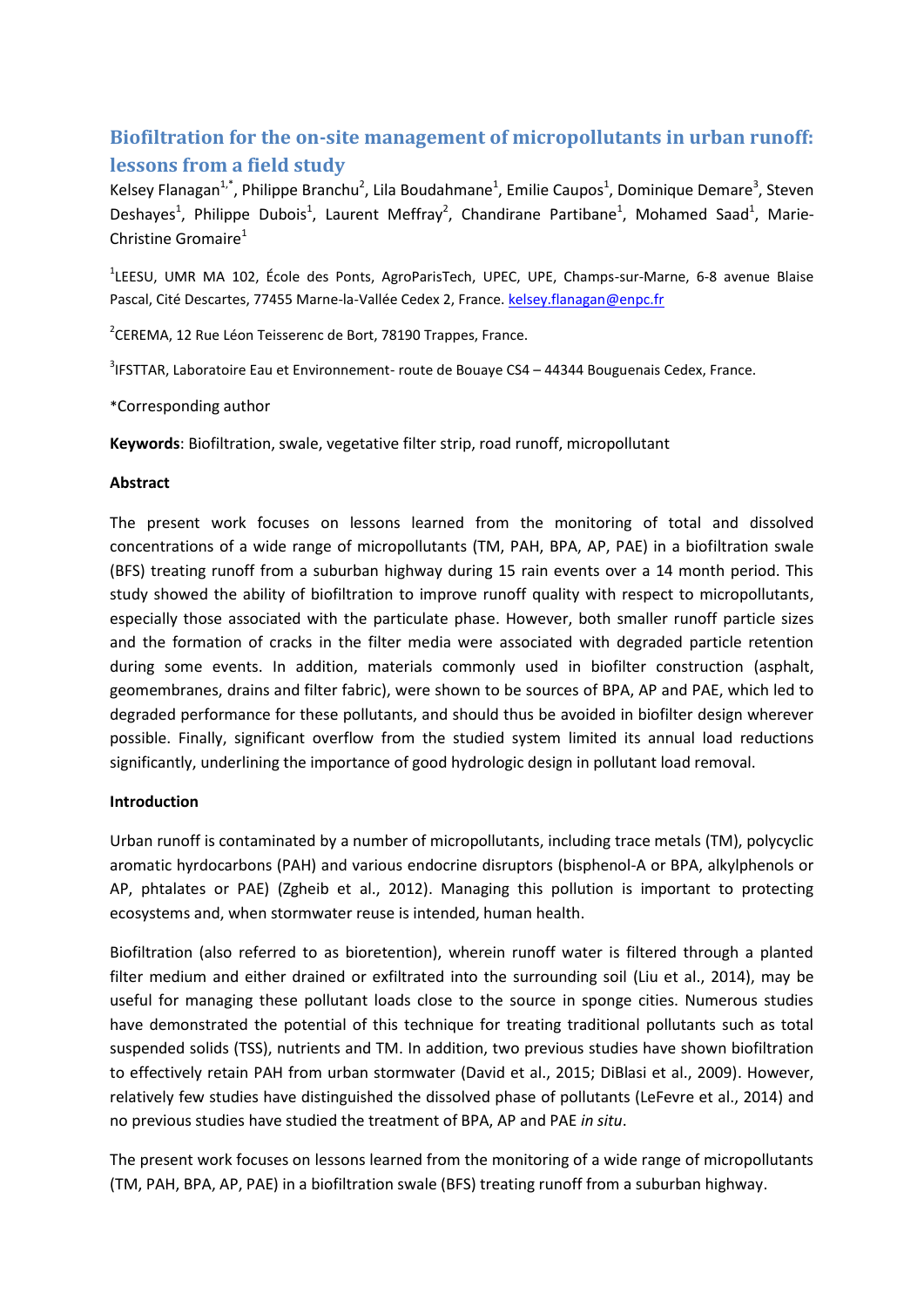#### **Materials and Methods**

#### *Study site*

The study site includes a biofiltration swale (BFS), which drains water from the RD 212, a suburban highway with 11,000 vehicles/day/direction traffic located in Compans, France in the Paris region. The system is both drained and lined and was constructed in March 2016. Water is collected from a drain beneath the filter media (a sandy loam) of this device at a depth of 50 cm. Water quality is compared to that of untreated road runoff (RR) collected from a reference catchment on the same road and with identical traffic, located 68 m from the BFS catchment (Fig. 1). Flow is measured in the BFS drain and RR manhole using tipping bucket flow meters; overflow from the BFS is measured using a V-notch weir.



*Figure 1: The Compans study site*

#### *Sampling and analysis*

Water was collected at each point in proportion to water flow in order to achieve an event mean concentration (EMC). 15 rain events were sampled between May 2016 (two months after the construction of the BFS) and July 2017. While simultaneous sampling of all points was attempted, due to technical difficulties, not all data is paired. Samples were collected within 24h of each rain event and sent to partner laboratories within 24h of collection where they were immediately filtered to distinguish between dissolved and particulate phases. They were analyzed for pH, conductivity, turbidity, suspended solids (TSS), organic carbon, nutrients, 12 trace metals, 9 major elements, total hydrocarbons (TPH), 19 PAH, BPA, 7 AP and 5 PAE. Results for all pollutants have been discussed thoroughly elsewhere (Flanagan et al., submitted); results for a selection of pollutants are presented here.

In addition, seven composite filter media cores were sampled in the BFS from zones with homogeneous Cu, Pb and Zn surface contaminations, as determined from a cartography produced by soil contamination at 90 points using X-ray fluorescence spectrometry.

#### *Computational methods*

Treatment efficiency is considered in terms of concentration reduction  $(E_c)$  in BFS compared to RR for each sampled event. In addition, inlet and outlet loads were evaluated at the annual scale using a stochastic approach for a selection of pollutants, as was the evolution in the mass stored in the filter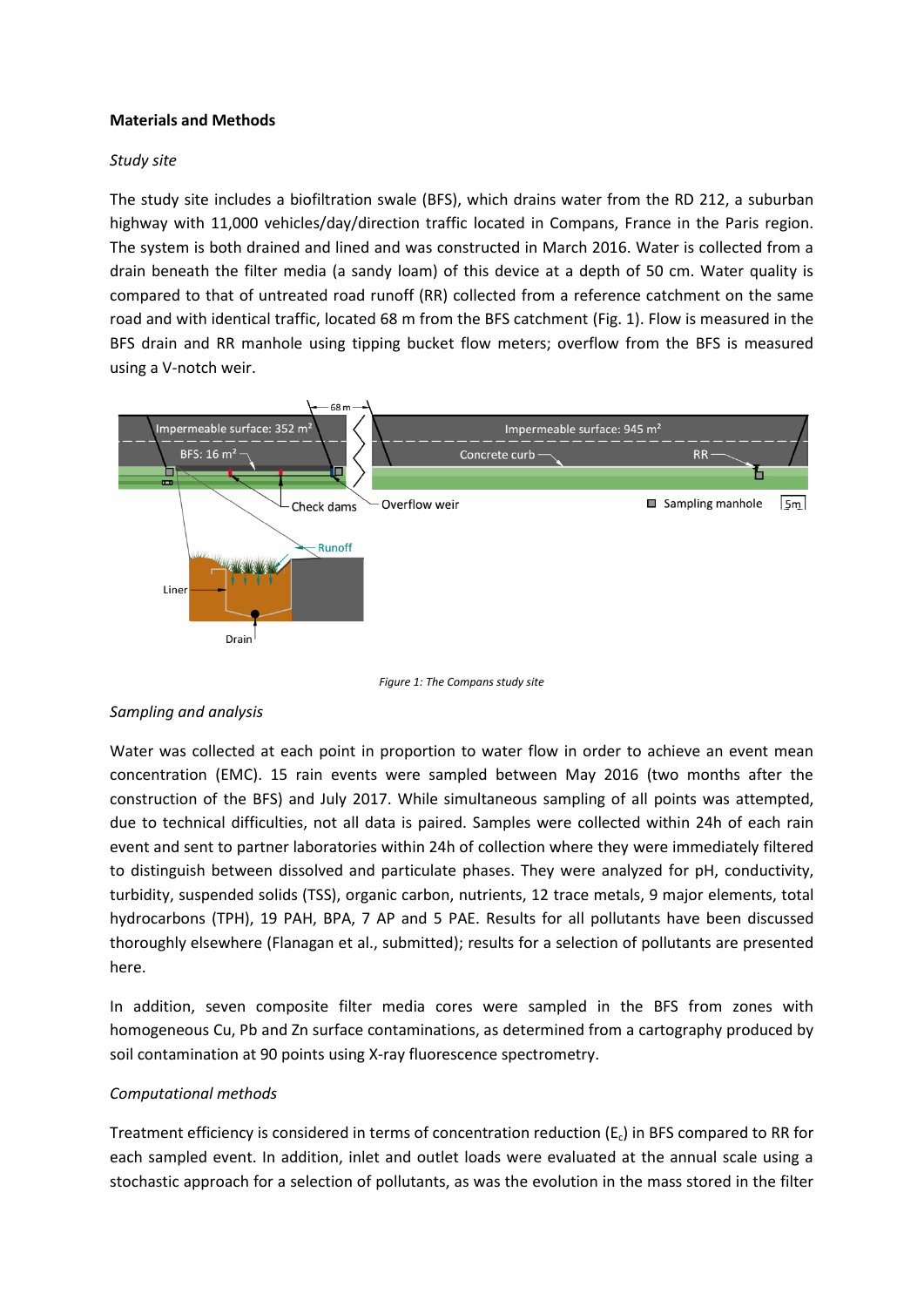medium over the same period (Flanagan, 2018). This enabled evaluation of annual load reductions in the BFS (E<sub>L</sub>) as well as a comparison of intercepted pollutant mass with the mass accumulated in the filter media.

#### **Results**

## *Road runoff quality*

Road runoff from the Compans site was found to be quite polluted, with concentration levels (Table 1) situated in the upper range of those previously reported in the scientific literature (Kayhanian et al., 2012). Many pollutants, including TM and PAH, were very particulate, with over 90% found to be associated with the particulate phase.

## *Treatment efficiency*

This study demonstrated the ability of biofiltration to improve runoff quality with respect to micropollutants. The BFS very effectively retained total suspended solids (TSS) for most events (median concentration reduction  $E_{CSO} > 90\%$ , Table 1); as many micropollutants were mainly associated with TSS in RR, this resulted in excellent removals of Zn and PAHs ( $E_{CS0}$ >90%) and good removals of Cu, and octylphenol ( $E_{CS0}$ >70%). BPA and nonylphenol were moderately well removed ( $E<sub>C50</sub>$  56-57%), while performance for DEHP was poor (8%).

| Parameter    | <b>RR Concentrations</b> |                     | Concentration reduction $(E_c)$ |                         | Load<br>reduction $(E_L)$ |
|--------------|--------------------------|---------------------|---------------------------------|-------------------------|---------------------------|
|              | Total                    | <b>Dissolved</b>    | Total (%)                       | <b>Dissolved</b><br>(%) | Total (%)                 |
| Water Volume | ٠                        |                     |                                 |                         | 20(15, 23)                |
| <b>TSS</b>   | 291 (70, 933) mg/L       |                     | 92 (11, 95)                     |                         | 60 (50, 66)               |
| Cu           | 258 (98,546) µg/L        | 25 (14, 42) µg/L    | 76 (19, 93)                     | $21 (-7, 46)$           | 56 (47, 62)               |
| Zn           | 693 (236, 1653) µg/L     | 32 (16, 66) µg/L    | 89 (25, 98)                     | 57 (-74, 76)            | 58 (45, 66)               |
| Pyrene       | 851 (205, 2298) ng/L     | 21 (15, 41) ng/L    | 94 (42, 95)                     | 25 (-126, 55)           | 65 (54, 72)               |
| Phenanthrene | 356 (102, 594) ng/L      | 23 (11, 100) ng/L   | 92 (30, 96)                     | >44 (-11,>90)           | 63 (52, 70)               |
| <b>BPA</b>   | 412 (234, 964) ng/L      | 280 (66, 697) ng/L  | 57 (-57, 79)                    | 43 (-452, 75)           | 39 (32, 45)               |
| Octylphenol  | 430 (235, 1527) ng/L     | 126 (33, 224) ng/L  | 76 (-109, 94)                   | 59 (-81, 83)            | 46 (34, 54)               |
| Nonylphenol  | 1647 (863, 5818) ng/L    | 386 (100, 752) ng/L | 56 (-219, 72)                   | $4(-113, 40)$           | 30(8.5, 41)               |
| <b>DEHP</b>  | 14 (4.6, 130) μg/L       | 3.4 (0.88, 12) µg/L | $8(-132, 36)$                   | $-202$ ( $-754,62$ )    | $21 (-3.7, 38)$           |

*Table 1: Partial presentation of pollutant concentrations in RR and concentration and load reductions in the biofiltration swale (BFS), median (min, max) observed at the event scale for concentrations and concentration reduction, median and 95% confidence interval from stochastic calculations of annual load reduction.* 

During a winter period when deicing salt was frequently applied, high TSS concentrations were observed at the outlet of the BFS. Particle characterization demonstrated that poor filtration of RR particles rather than soil particle dispersion and erosion was responsible for this phenomenon. This was due to an exceptional abundance of fine (<10µm) TSS particles in RR during this period, combined with filter media cracking.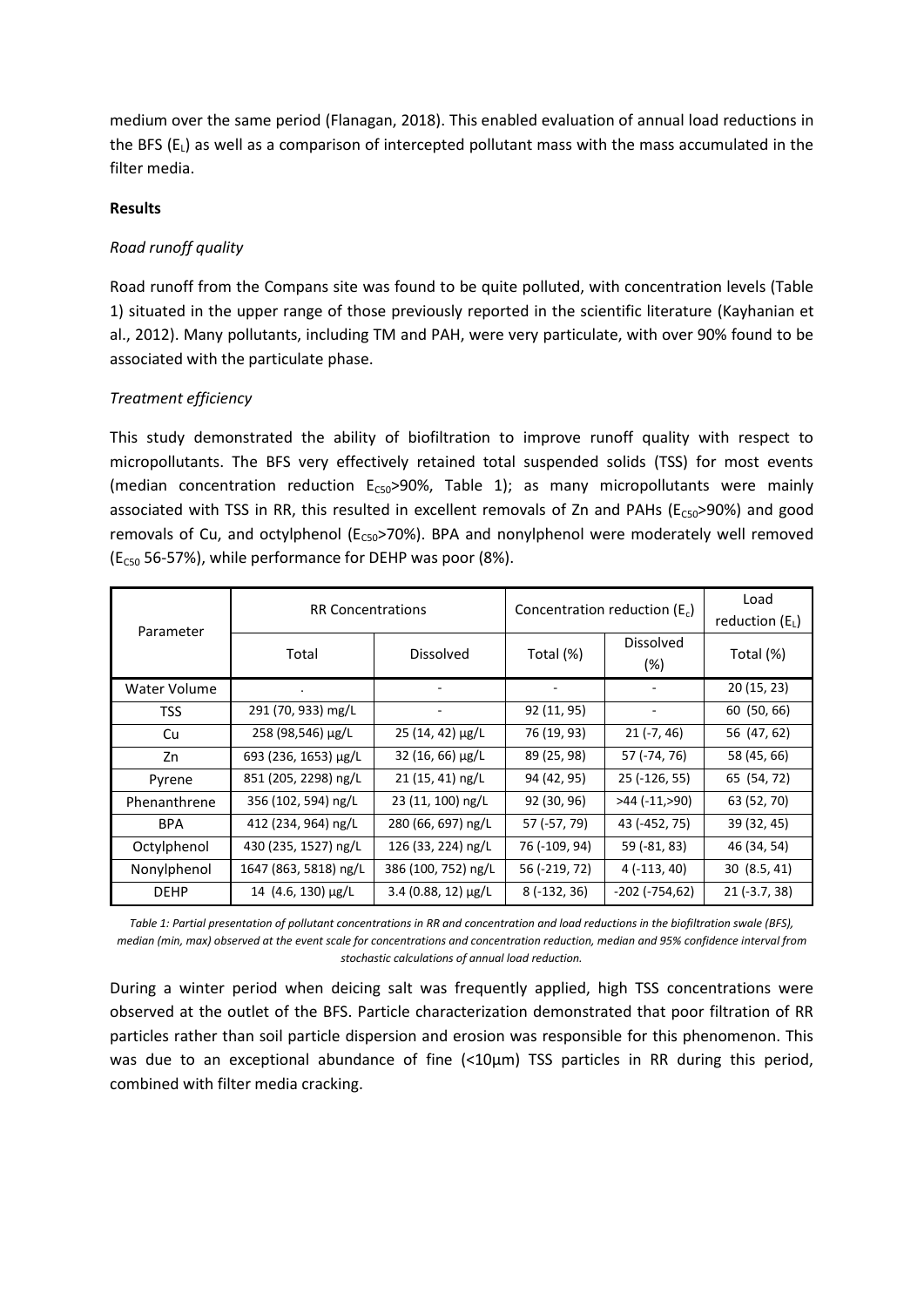

*Figure 2: Total suspended solid particle size distribution by volume in road runoff. Events with degraded filtration (in Winter 2017) are shown in blue, while events with normal filtration (in Spring 2017) are shown in orange.*

Performance in the dissolved phase tended to be lower, with the highest  $E<sub>c50</sub>$  observed for octylphenol (59%); dissolved concentration increases were observed for some pollutants (for example, DEHP for which  $E_{c50}$ =-202%).

For Cu and Zn, observed dissolved concentrations frequently exceeded those expected at equilibrium with the filter media, indicating that performance may be limited by the chemical speciation of dissolved metals. For organic pollutants, observed dissolved concentrations were compatible with or sometimes below those expected at equilibrium with the filter media. In the cases of BPA, octylphenol, nonylphenol and DEHP, the mass accumulated in the filter media over the first year of operation significantly exceeded that intercepted from runoff (Figure 3). Batch leaching tests demonstrated that construction materials (asphalt, geomembrane, drain, drain filter fabric) were potential sources of all of these pollutants. These emissions are likely responsible for elevated outlet concentrations of these pollutants during the first months of operation and contamination of the filter media, limiting its ability to sorb dissolved fractions of these contaminants.

Finally, annual load reductions in this study were lower than the total  $E_{C50}$  for most pollutants. This was mainly due to frequent overflow, which accounted for about 38% (34-40%, 95% confidence interval) of water volume, while only about 20% of water volume was retained in the biofilter and lost to evapotranspiration. One exception to this was DEHP, which had very poor total concentration removal ( $E_{c50}=8%$ ), most likely due to dissolved-phase emissions from construction materials. In this case, the annual load reduction was higher than  $E<sub>c50</sub>$ , mainly due to water volume reduction.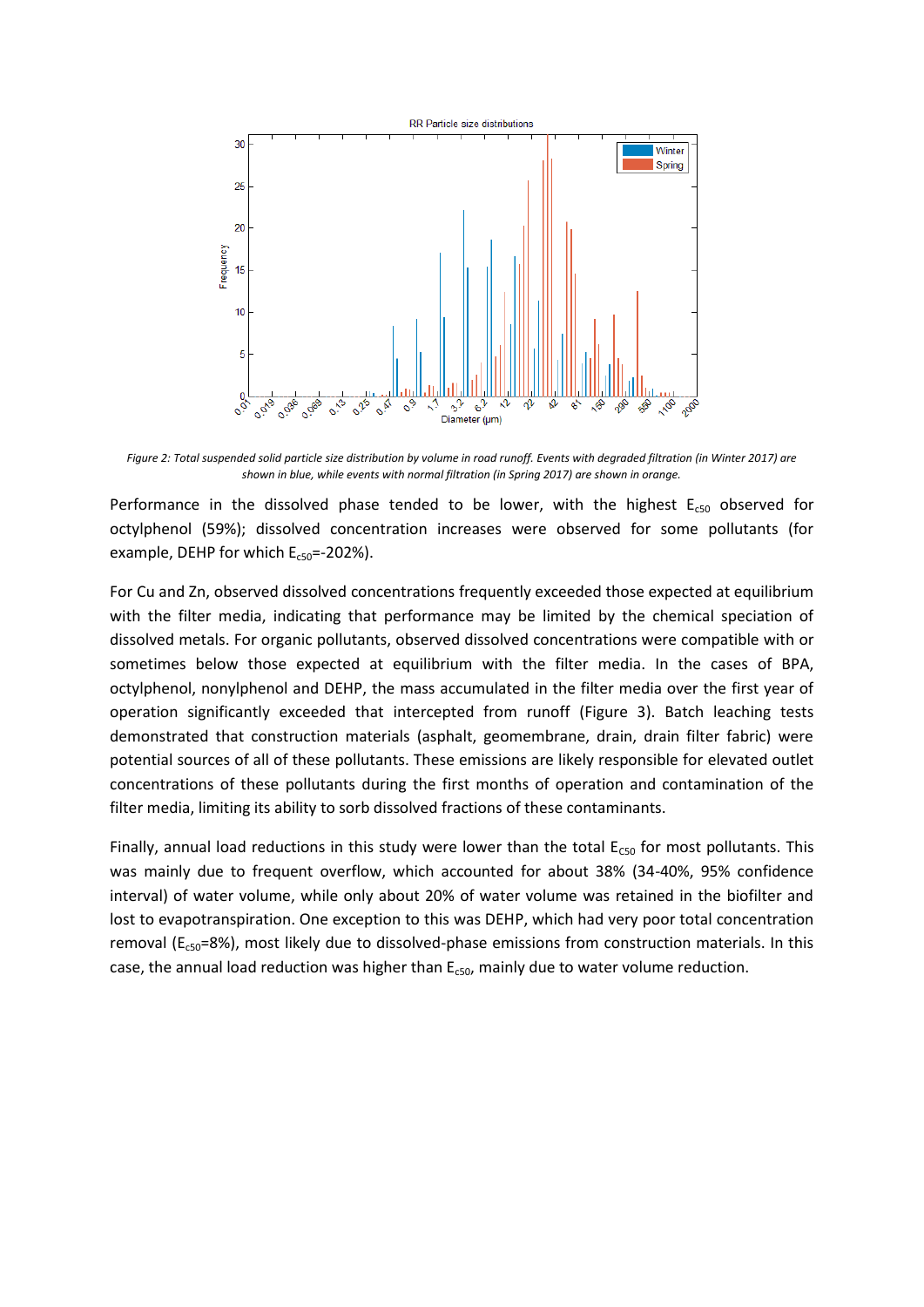

*Figure 3 (a-d): Net mass balance terms associated with water fluxes (difference between mass entering and exiting the system – Mintercepted) and soil (difference between initial and final masses stored in soil - ΔMsoil) for (a) bisphenol-A, (b) octylphenol, (c) nonylphenol and (e) DEHP. Bars represent medians, while error bars represent the 95% confidence interval.*

#### **Discussion and practical implications**

Several practical implications and operational lessons can be taken from these results.

First, as biofiltration is generally effective at particle capture, it is particularly well adapted for treating water from catchments producing high TSS concentrations and thus highly particulate micropollutants. This was the case for the road studied in the present study (median TSS in RR =  $291$ mg/L) and is likely to be the case for other roads with significant traffic. Concentration reductions in biofilters are likely to be lower in catchments producing less particulate matter (for example, rooftops).

Particle capture was shown to be reduced when particle sizes were smaller, a phenomenon observed in the present study only during winter. Smaller particle sizes in road runoff have also been observed in winter in previous studies (Hilliges et al., 2017; Monrabal-Martinez et al., 2016). Whether this is an effect of deicing salt application, temperature or another factor, it indicates that biofiltration performance may vary seasonally, although further research is required to prove this effect.

Filter media cracking was also seen to reduce filtration efficiency in the present study. Limiting clay content in filter media may reduce the formation of such cracks.

With respect to the dissolved phase of pollutants, the present study demonstrates two different cases where concentration reduction may be difficult to achieve. One such case occurs when chemical speciation (complexation or association with colloidal particles) limits pollutant reactivity, as appears to be the case for Cu and Zn in the present study. Another is when filter media contamination is on the order of that expected at equilibrium with dissolved concentrations in RR, demonstrating the importance of selecting a filter media which is relatively uncontaminated with respect to the pollutants to be treated. On the other hand, achieving dissolved concentrations below those expected at equilibrium with typical soil concentrations in a given region may not be a realistic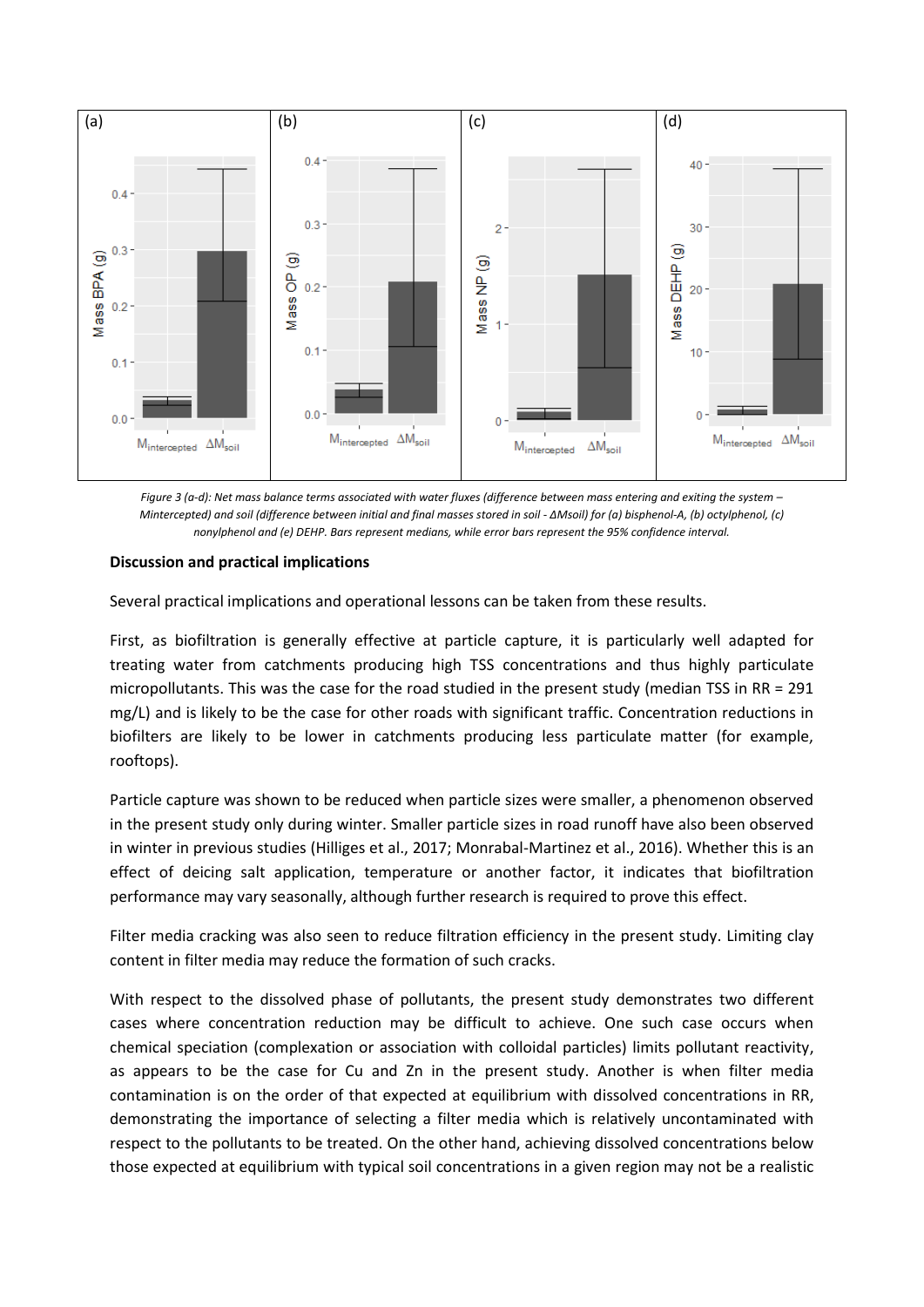objective; when dissolved concentrations in runoff are close to this level, concentration reductions are likely to be limited. In this case, loads of dissolved pollutants may be reduced most effectively by optimizing volume reduction in the system.

The study also demonstrated that biofiltration construction materials may be significant sources of organic micropollutants, leading to both degraded water quality improvement performance and filter media contamination. As such, when treatment of organic micropollutants which are ubiquitous in synthetic materials (such as AP and PAE) is an objective, the authors strongly recommend avoiding the use of synthetic materials in system design wherever possible. When these materials are absolutely necessary, the least polluting materials should be selected. Regulatory bodies could facilitate this selection by developing of standard protocols for considering pollutant emissions and by establishing archives of pollutant emission data from various types of materials.

Finally, the excessive overflow observed in the present study, leading to lower annual load reductions compared to concentration reductions highlights the importance of good hydraulic and hydrologic design. In the case of linear devices located beside even slightly sloped roadways, overflow may be minimized by separating the system into sections using check dams. System design may also be improved by using long-term, continuous simulations with a simple hydrologic model to select a configuration for which a desired proportion of water will be treated.

#### **Conclusions**

In order to consider the performance of biofiltration for treating road runoff as well as the processes responsible for this performance, a large range of micropollutants (TM, PAHs, BPA, AP, PAE) were monitored in water drained from a biofiltration swale treating road runoff and in untreated road runoff in both the total and dissolved phases. This work demonstrated excellent concentration reductions of particles and highly particulate pollutants. Performance was more limited for the dissolved phase of pollutants and for total concentrations of less particulate pollutants.

A number of operational lessons were drawn from this experience. In particular, biofiltration appears to be particularly well adapted to reducing concentrations from catchments producing large amounts of particles, though its efficiency may be subject to seasonal effects due to variable particle sizes. Filter media cracking was also seen to degrade filtration performance, underlining the importance of minimizing clay in filter media composition. Removal of the dissolved fraction of some pollutants may be their chemical speciation in road runoff or by background filter media concentrations; when this is the case runoff volume reduction may be the best strategy for reducing pollutant loads. Synthetic construction materials (asphalt, geomembrane, drain, drain filter fabric) were shown to be potential sources of organic micropollutants within the biofiltration swales, capable of contaminating the filter media and degrading water quality performance and should thus be avoided. Finally, high levels of overflow from the present system underlined the importance of good hydraulic and hydrologic design in limiting pollutant loads.

### **Acknowledgements**

This work was supported by funding for the Roulépur research program (AFB and AESN), the Observatory of Urban Pollutants in Paris (OPUR, supported by AESN, SIAAP, CD92, CD93, CD94 and Ville de Paris), and a PhD scholarship from ENPC. We also acknowledge the Seine-et-Marne